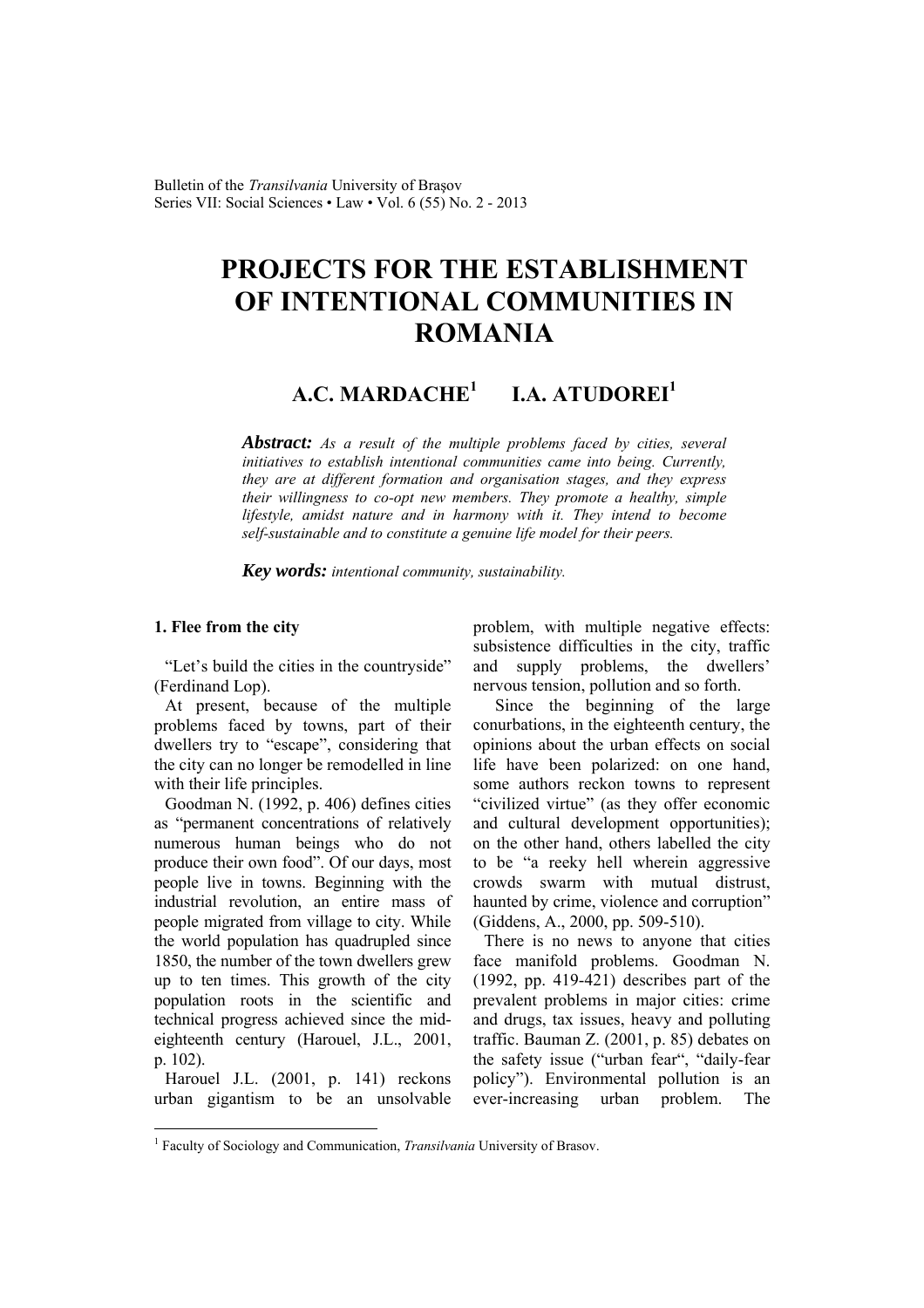deterioration of the water pipes, gas networks, electricity grids and transportation equipment aggravates urban life problems. Chiriac D., Humă C. and Stanciu M. (2009, p. 250) analyze the effects produced by the diminution of green spaces, "with immediate negative impact on their viability and sustainability, on the population's life quality and health". The same authors mention the various social agents' involvement in multiplying the urban green surfaces (the so-called *green guerrilla*).

Moser G. (2009) considers most town dwellers to be regularly and simultaneously exposed to more stressful situations than the villagers. The city seems therefore to be a poor environment which imposes numerous constraints on its dwellers. Four environmental aspects were studied as stress sources: noise, temperature, air pollution and density. Among these stressors, noise seems to be the most harmful and disturbing component. Likewise, the incivility, vandalism (an almost exclusively urban phenomenon), insecurity and fear aroused by the former are conurbation-specific life aspects that contribute to the stigmatisation of the urban environment.

The city dwellers' overexposure to environmental stressors causes physical and mental fatigue; and makes them particularly vulnerable and irritable. Numerous city dwellers seek to be amidst nature, either by frequenting parks and gardens during leisure time, or by their desire to live in a house with garden or even to have a house in the countryside. Town dwellers go to the countryside on weekends or holidays, in order to flee from the stressful daily life of the cities. This testifies for the green spaces having an energizing function and healthy effects, besides inducing an aesthetical pleasure, a fact which was repeatedly proven (Moser, G., 2009, p. 202).

Benefits provided by green spaces (Chiriac D., Humă C. and Stanciu M., 2009, pp. 252-255):

► *Ecological benefits:* chemical depuration of the atmosphere, physical and bacteriological depuration, urban climate moderation, phonic pollution attenuation, etc.

**►** *Social benefits***:** intensification of social inclusion "by creating opportunities for individuals of all ages to interact", urban population's health promotion, recreation and leisure-time spots etc.

► *Economic benefits*: increase in value of the urban areas, rise in quality of the dwelling, tourism development, creation of a positive image of urban centres.

### **Urban personality: Georg Simmel**

Simmel, an intellectual who lived his entire life in the city, analyzes the effects of the metropolis on individuals, especially in psychological terms (Dungaciu, S., 2003, pp. 155-164):

► "Nervous life intensification" in big towns, "which comes from the rapid and uninterrupted change of outer and inner impressions";

► *Preponderance of the intellect on psychical life*;

► "Rationality" becomes a protective factor for subjective life. Financial economy and the prevalence of the intellect are intrinsically interrelated, having the same "pure objectivity" in dealing with people and things.

► Metropolitan life is characterized by punctuality, predictability and preciseness.

 $\blacktriangleright$  The modern metropolis dweller is, according to Simmel, a *blasé* and *reserved human being.* 

"City life transformed the struggle against nature, for subsistence, into a fight with one's peers" and the gain at war "is not obtained from nature, but from people" (Simmel *apud* Dungaciu, S., 2003, p. 170).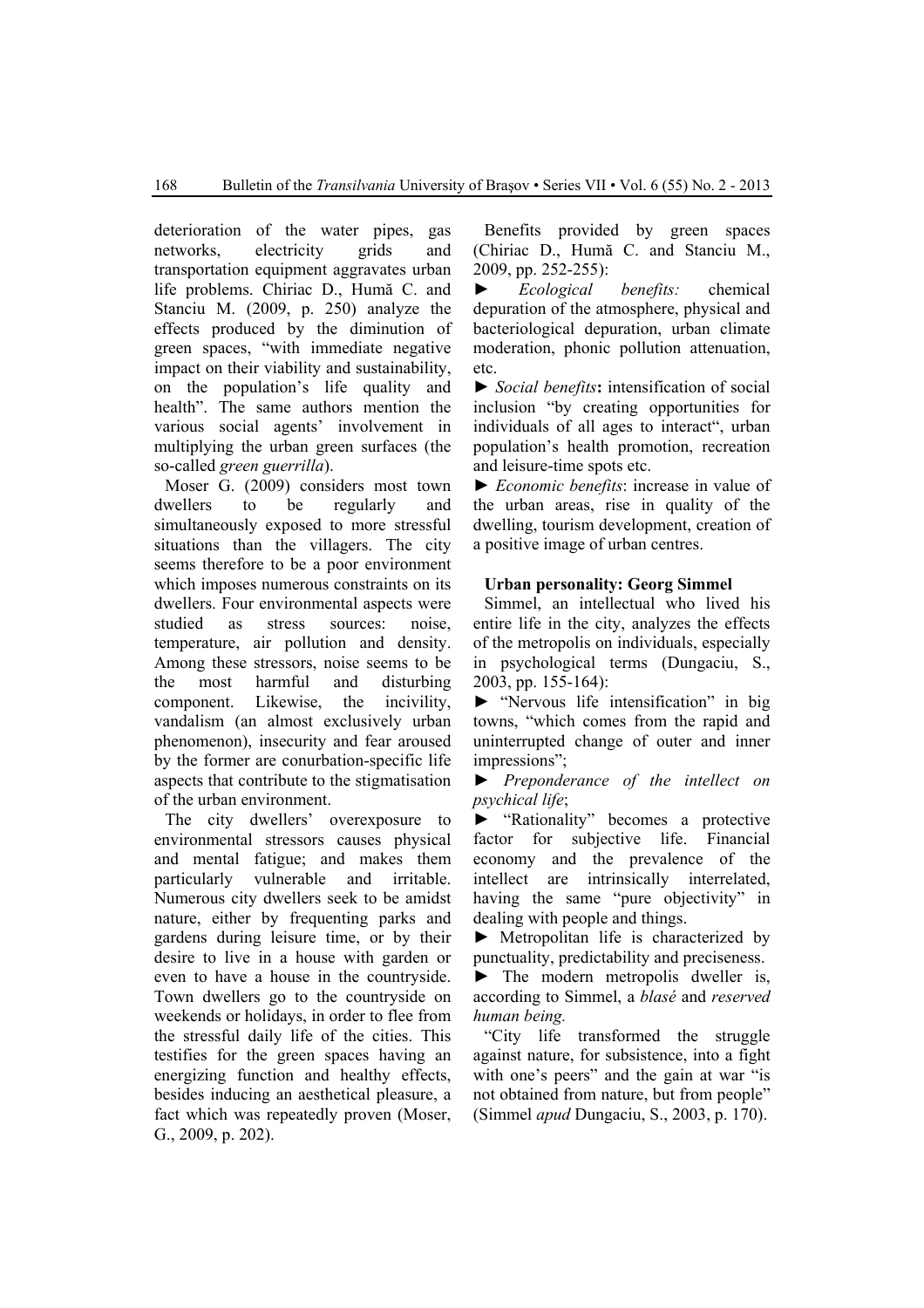#### **2. Search for community**

*"The willingness to be with one's peers and the fear of strangers are basic laws of «cultural physics». We want to be with those akin to us. We want to find a spiritual space, maybe even within a geographical area whereto we belong. The restless mobility of modernity has turned into a source of disorientation and anxiety. We want to go home. However, what does it signify to be home in this world?"* (Rouner L.S., 1991 *apud* Precupetu, I., 2006, p. 71)

### **Definitions of** *community*

*Little Encyclopaedic Dictionary* (1979) defines *community* as "the fact of being shared by several things or beings; common possession. Group of people sharing similar interests, beliefs or life norms; all residents of a locality, country etc". The same definition is provided by the Explanatory Dictionary of the Romanian Language (1998).

"Etymologically, community might come from «Communitas», signifying symbolical universe of the soul and, according to many authors, community is the place where the communion with the other human beings' souls is achieved. Another etymological root seems to be «comunitas» in the sense of a group of people who act by its members' consensus, this sense opposing the one of «societas» which means association, and the one of «civitas» (city). The communes represented territorial associations, sometimes based on function, such as the religious ones (Frazer, *apud* Precupeţu, I., 2006, p. 73).

According to Bauman Z. (2001, pp. 3-4), the word "community", in addition to meaning, is also endowed with "feeling". "Community always seems to be something good"; the word induces a pleasant feeling. Community is a "warm", pleasant and comfortable place. "Community means the kind of world whereto, unfortunately, we do not have access, but wherein we would much like to dwell and whom we hope to regain". It is similar to the lost paradise (however, not a paradise wherein we live or know by experience).

Park identifies "three features of community, defined as population occupying a certain territory: (1) territorial organisation; (2) relative rooting in the occupied territory; (3) mutual interdependence relations among individuals, which are rather symbiotic than societal" (Pascaru, Buţiu, 2007).

Etzioni Amitai (2002, p. 161) considers the term "community" a key-concept whereon he has relied in order to characterize successful society and he formulates the following definition of community: "community is a combination of two elements: (a) a network of emotionally charged relationships among the individuals of a group, often intersecting and enhancing one another (not merely chain or bilateral individual relationships); (b) emotional attachment to a set of unanimously shared values, norms and significances, as well as a common history and identity – briefly, attachment to a certain culture".

The difficulty in defining community is proven by the multitude of definitions formulated over time. "In an article published in 1955, *Definitions of Community: Areas of Agreement*, George A. Hillary Jr brought together 94 various definitions of community" (*Encyclopaedia of Social Development*, 2007).

Bădescu I. (2005, p. 57) reckons "community" to be "one of the most comprehensive and genuinely fundamental sociological ideas".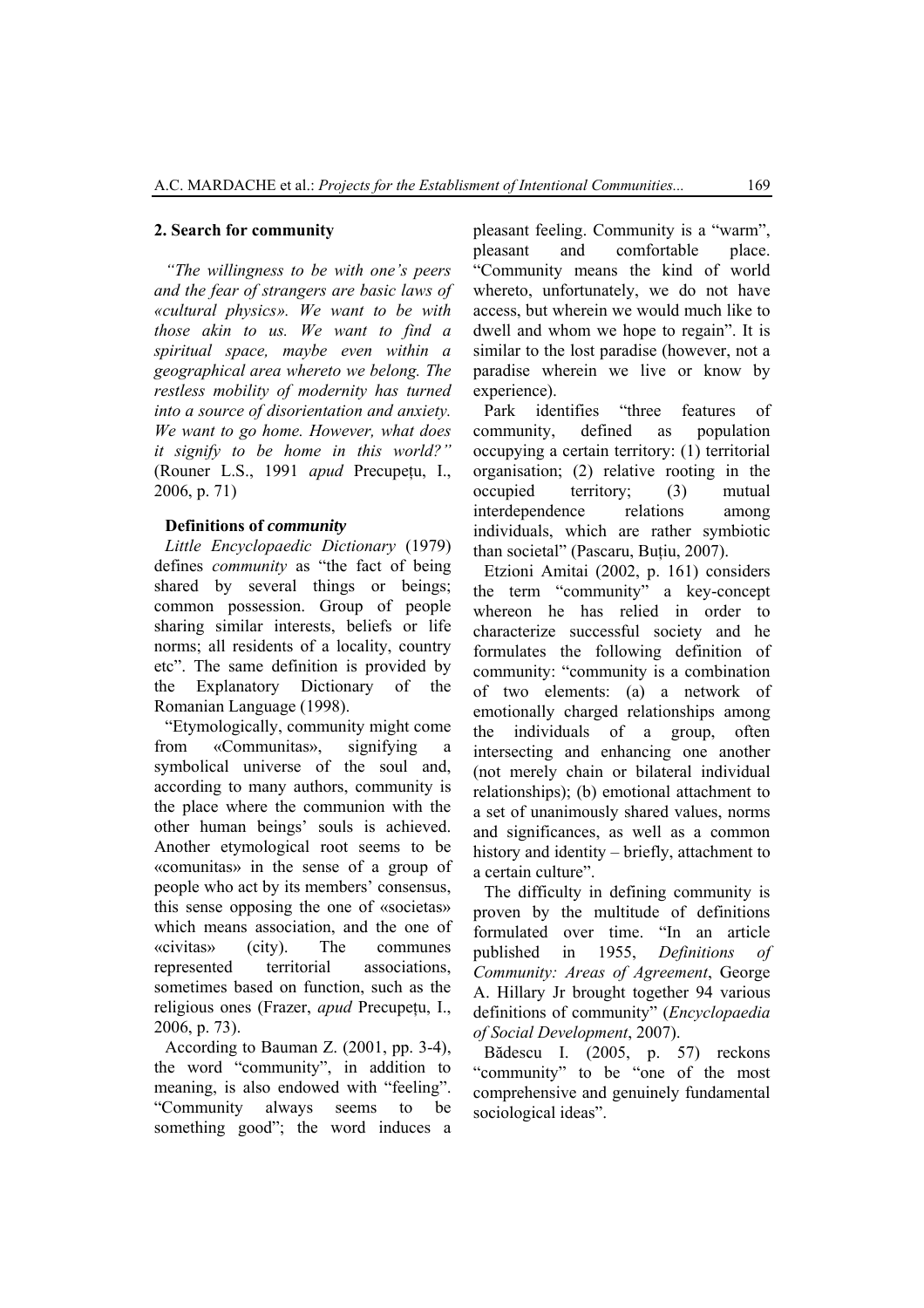#### **3. Intentional communities emerging in Romania – overview**

Of late years, having drawn on intentional communities throughout the world, several initiatives for the establishment of such communities came into being: *Armonia Brassovia*, Braşov County, *Valea Curcubeului [Rainbow Dell]*, Hunedoara County, *Apusenii Verzi [Green Apuseni Mountains]*, Alba County, *Comunitatea Kogaion [Kogaion Community]*, Buzau County. All these emerging communities have configured their online identity and endeavour to further attract persons interested in living within. I will submit as follows an overview of these projects:

*a) Armonia Brassovia*, County of Braşov

♦ The community members seek a healthier lifestyle, in harmony with nature; and disagree with the direction pursued by the world nowadays (they deem the local and global system unsustainable and harmful).

♦ They want to live in peace, joy and harmony.

♦ They wish to be "one of the bricks underpinning a future system, a future horizontal network based on the free collaboration and interdependence among sustainable communities, which will gradually replace the current pyramidal structures characterized by control and irrational resource-consumption".

♦ They hope for the materialisation of a similar vision to the one submitted in the *Anastasia* books written by Vladimir Megre. Currently, there are circa 50-60 persons and there is intended for each family to efficiently and healthily manage a hectare of land, in line with the principles of permaculture.

♦ Most of them want ecological houses in wood, cob or straw bales, whom they will build one by one, with the community's help.

♦ The members' alimentation is mainly vegetarian or ovo-lacto vegetarian and they want to integrally produce it on their own land (without pesticides and other chemicals). Many want to raise bees, fowl, goats; and there will be fish ponds.

♦ They hope to integrate amidst nature, a free school for the 20 children begotten in the community.

♦ As regards the community's juridical status, most members agree with the idea of a NGO.

♦ The community members' estates will be hedged and protected by dogs and even permanent security guards (solutions are still searched for).

♦ They search for a beautiful, energetically positive place, of minimum 50 hectares, with expansion potential, that they should purchase. In addition to the plots destined for each family, they want to set aside a common area, which will most probably comprise the reunion and group-activity centres, the visiting areas, the workrooms and the schools, the commercial and medical areas, a park and a lake, the access roads and so forth.

♦ They set about, in one or two years, to begin the constructions and to move thither.

♦ They search for energetic, educational, economic, cultural, health options that should offer them independence and selfsustainability over time.

♦ The constituency of the community: 50- 60 persons of all ages and professional fields (physicians, architects, teachers, engineers, information technicians, economists), 20 children.

♦ They want to take on new members.

*b) Valea Curcubeului [Rainbow Dell]*, County of Hunedoara.

♦ They likewise have drawn on the series *The Ringing Cedars of Russia* by Vladimir Megre.

♦ They are convinced that metamorphoses are occurring all over the world; and their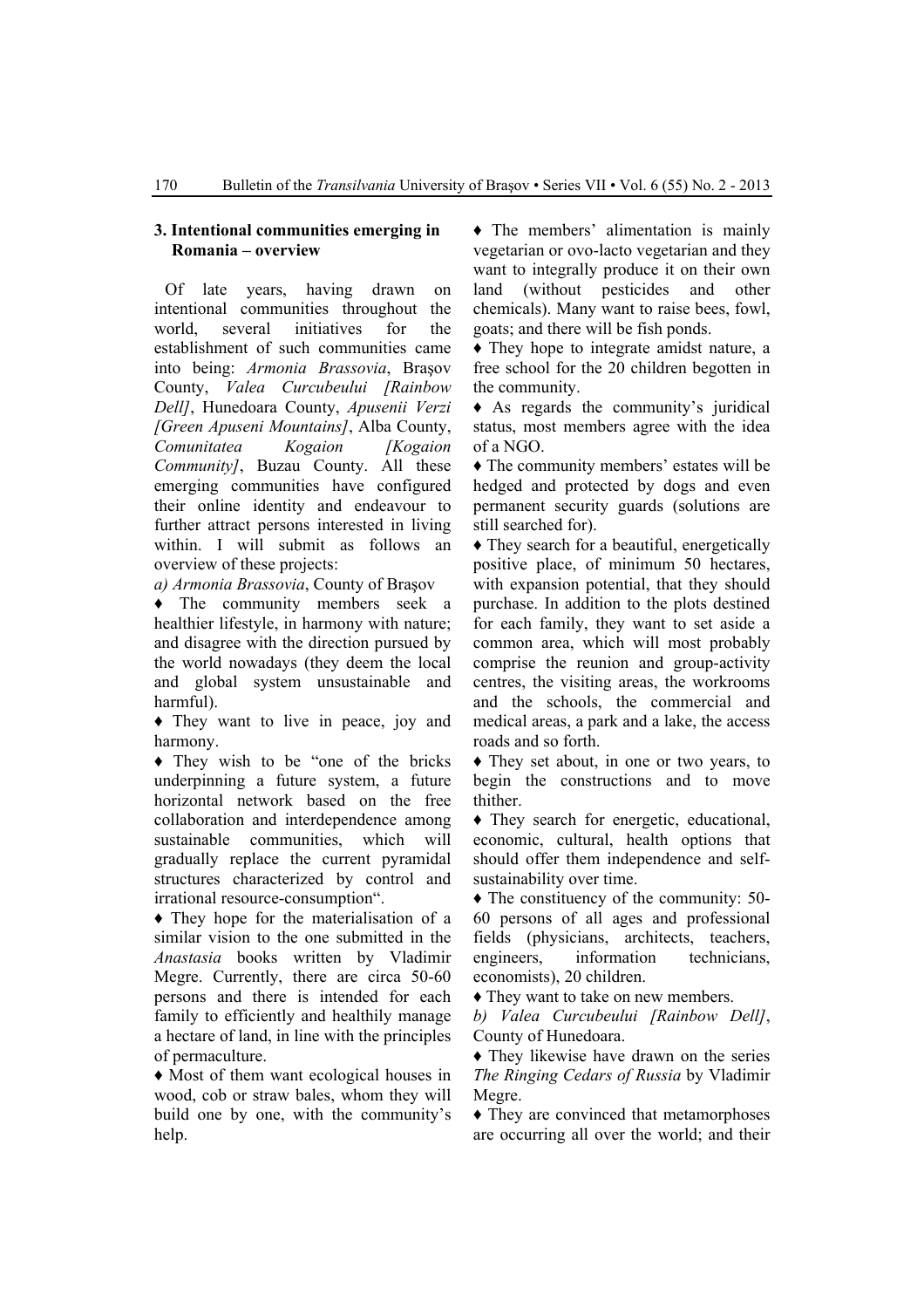community is a consequence of the changes likewise acting on Romania.

♦ They believe in tolerance and acceptance.

♦ They do not want a leader ("no one in an Anastasia-type community will ever want a leader). "People will opt for such a community, as they are ready to begin again as free humans, not as slaves. Slavery perfectly fits the city system".

• They highly esteem sanity (which, they dare say, refers to the capacity of comprehending one's peers) and they aim at living in harmony with nature.

♦ They rank first love, as the utmost element of their vision. Their work is to build a loving space. They nurture expectations from no one.

*c) Apusenii Verzi [Green Apuseni Mountains],* County of Alba.

♦ They purpose to create "a community of good-hearted people who should live a sustainable lifestyle, in harmony with the planet and in the spirit of love for God and their peers".

♦ They reckon the current economic, political and social system to be limited; humanity has forgotten to love both itself and nature. "Everything occurring all over the world is a call for everyone's awakening and we all joyfully see more and more people awakening and claiming another lifestyle".

♦ They highly esteem this new lifestyle, as the only "capable of securing material abundance and spiritual fulfilment in the years to come".

♦ They seek self-sustainability "by wisely and rationally using Earth's resources, by resorting to renewable energy sources, by turning to good account the various peoples' ancient ken together with beneficial and ecological technologies".

♦ The members seek the prevalence of the love for one's peers, for their self and for nature, in their community.

♦ They ran across encumbrances in terms of bureaucracy and European funds raising.

♦ Community management: they aim at establishing a group of wise and balanced people (such as the Elders' Council of old). Nevertheless, each member may express his/her opinion and cast his/ her vote.

♦ The access and integration within the community: they do not want domineering persons. In this community constitution phase, there are materially significant requirements and skills in order to receive a plot of land and to build one's house and a garden (they considered minimal costs).

♦ With a view to implementing the project, they aim at establishing an ecological village (with low impact on the environment).

♦ They want this community to be a valid community-development model.

*d) Kogaion Community*, County of Buzau.

♦ "Romanian society, much as human society of our days, reached the point of redefining the current paradigm, which constrains and limits its members' spiritual evolution and development".

♦ "We are aware this system will collapse soon and will refuse to change by itself, even in case of deep crisis (*Theory of the internal resistance to change of a system*)".

♦ "The members of *Terminus* society, aware of the aforementioned, have purposed to contribute to simulating a societal change by constructing a real community that should function in line with a few defining principles: selfsustainability, continuing education, accessibility and easiness in multiplying the project, communion and balance in relating to the environment".

♦ A life guided by essential needs and not by ephemeral and changing consumerist desires; "re-allotting one's time to selfknowledge, education, personal development and spiritual evolution, instead of pursuing the fulfilment of